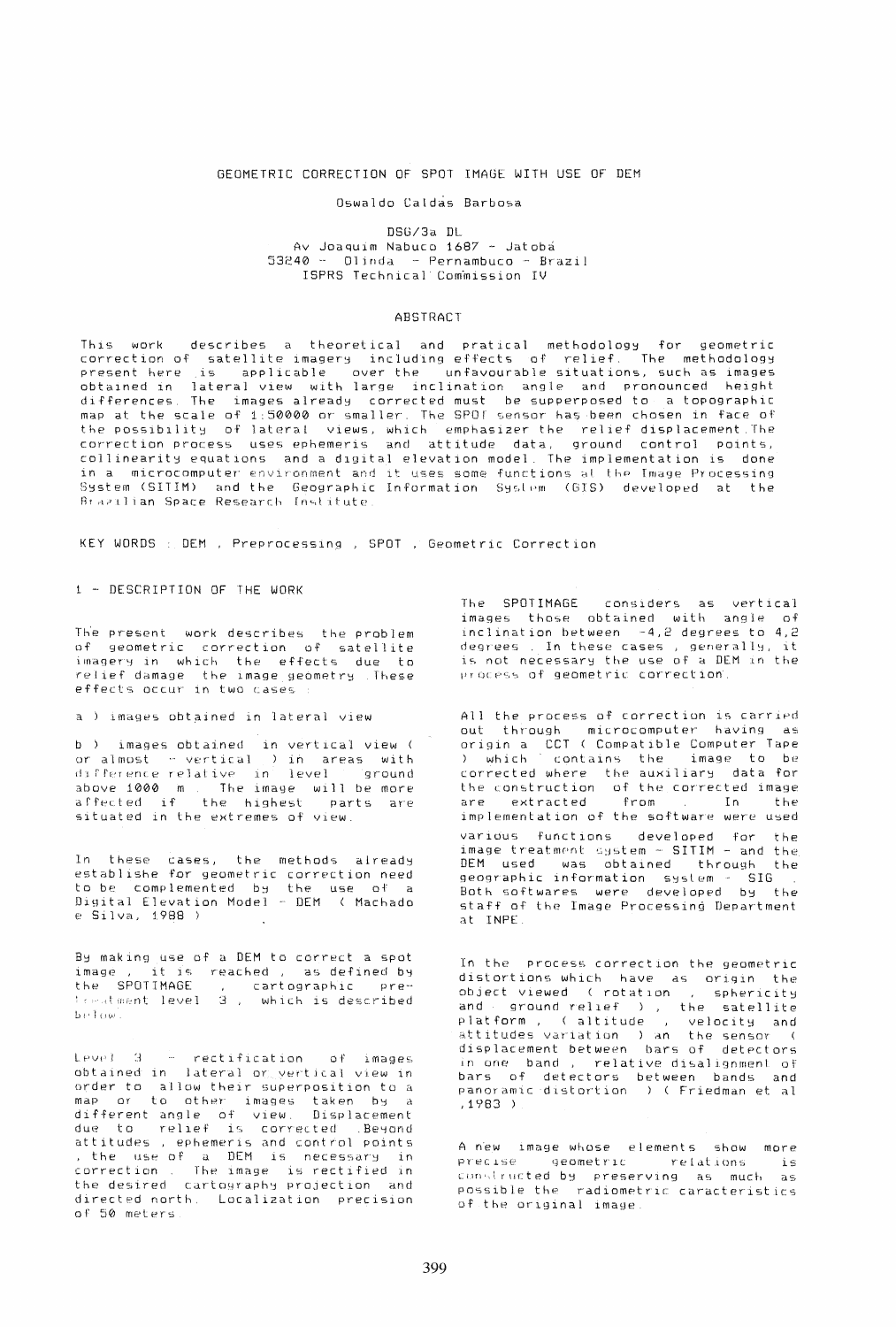2 - PHASES OF GEOMETRIC CORRECTION

The process of geometric correction can be divided into three distinctive phases : direct mapping , inverse mapping and resampling.

## $2.1 -$  Direct mapping

The direct mapping relates points of the<br>raw image (level 1A )with points of the<br>corrected image , This relationship raw image Clevel lA )with points of the corrected image , This relationship becomes more efficient when the principle of collinearity, widely employed in plotogrammetry, is used emproged in procegrammetig ; is used<br>By this principle , the point object the point image and the perspective center ( focus) is situated on the same line.Once the position of these two points is known the third is automatically determined. In the present case, the position of the satellite is lhe focus image, the detector relative to the imaged part is the point image and the point to be determined over the ground surface is the point object

The direct mapping is done for a group of points of points in the raw image regulary<br>spaced . However, their homologs on the corrected image appear with irregular spaces.

For the application of direct mapping. If it is necessary to know: the position<br>of the satellite, the direction of the view and the equation of the ground surface.

The position of the satellite is based on the ephemeris. on the acquisition time of a line and the time relative to the central line of the scene,

The view is inicially determined in the  $s$ ystem of reference of the instrument HRV with the knowledge of the position of the detector the form of aquisition of the scene ( pancromatic or multispectral ) and te angle of the take of the view , estabilished by the position of the mirror,

In order to have a reference of the view im the same system of the position of the satellite and the ground ellipsoid . three matrices or rotation constructed with fixed angles of the sustem HRV. attitude data and ephemeris data

## $2.2 - Inverse management$

After the conclusion of the direct mapping • a regular net of points on the raw image associated with an irregular net of points on a corrected image is<br>obtained However , what is necessary obtained. However , what is necessary for the last phase of geometric correction , the resampling , is that the net on the corrected image be regular. The process by which it is possible the regularization of the net of the corrected image is known as inverse mapping and can be carried out through polinomial or projective transformations. In the present case. the polinomial transformation was used.

# $2.3 - Resamelling$

The third and last phase of the process of geometric correction is the resampling where for each point of the corrected image must be associated a grey level , to be obtained from the raw

image . The determination of the grey<br>level, generally involves an level, generally involves an<br>interpolation from the neighbors around the point on the raw image once the result of the inverse mapping not always provides a whole value for coordinates on the original image. Bernstein ( 1976 ) presents three methods as the most used which have their precision directly related to the volume of associated calculation: nearest neighbor. bilinear interp01ation and cubic convolution.

In resampling for nearest neighbor the level of ash of the point-image is obtained from the four nearest neighbors of the original point-image

The cubic convolution uses the nearest sixteen neighbors of the original pointimage for the determination of the grey  $level~$ .

It is methods common get<br>in search between precision processing to combine these of an otimization and time of

In the present work , this phase was<br>totally carried out through the totally carried out through<br>adaptation of the program adaptation of the program of registration of images in the system of treatment of images at INPE which can use any of the three methods.

3 - METHODOLOGY FOR APPLICATION OF A DEM A SPOT IMAGE .

The method for geometric correction with DEM is not separated from the geometric correction shown in the previous item. correction shown in the previous item .<br>However, it is adopted that for each point of the net of the raw image P (<br>1,c ) , a direct mapping on the<br>elipsoids that pass by the maximun ( Hmax ) and minimun ( Hmin ) altitudes of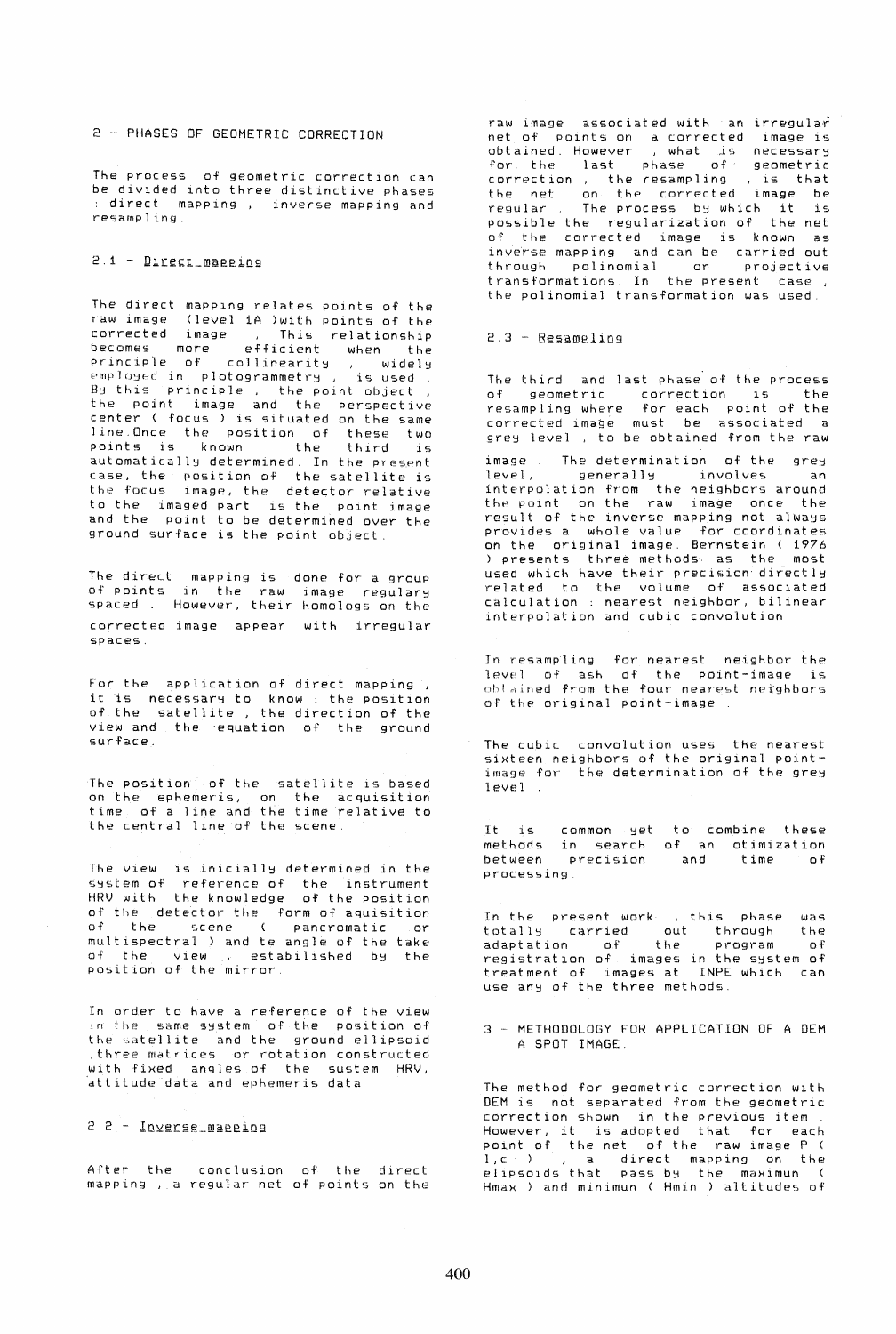the scene each know be : must be done . Thus , with<br>of the net the relation will net the relation will

```
Hmax --- 01 (i, j)
P (1, c)/1\sqrt{ Hmin --- Q2 (i,j)
```
In the phase of the inverse mapping, the relation. For each -point of the net<br>of the corrected image Q(i,j) will be :

```
Hmax --- P1 (1,c)
Q (i,j)/\ \ \ \ \ \text{Hmin} \ \text{---} \ \text{P2} \ \text{(1, c)}
```
The correct position of a point of the corrected image Q(i,j) on the raw image P(1,c) is obtained through a linear interpolation in which the altitude (H) of the point Q(i,j), given by a DEM, is considered (1).



The altitude  $(H)$  of the point  $Q(G, j)$ was obtained by connecting the systems of corrected image with the sustem of coodinates of projection through a third direct mapping carried out . on the ellipsoid whose parmeters are identical ellipsoid whose parmeters are identical<br>to the ellipsoid of the projection of the topografics map where the DEM was extracted from.

This relationship carried out for a group of points and the use of minimum spoor of points and the day of minimum relation (i,j)--)(E,N) where: (E,N) coordinates of the projection UTM Through these coordinates it was possible to obtain the value of the altitude (H) of the point from the DEM of the area of interest.

The system of coordinates of corrected image and the. sustem of cartografic projection have their paralle1 axes. In projection mave cheir parafiel dwest in cartografic projection with the system careds and progeetion work one is in coordinates of the projection of the central knot of the net ,the space resolutiori and the number of lines and columns of the corrected image should be known.

The precision of the geometric correction will depend on the precision of the DEM , the. precision, position and

quantity of the control points and on<br>the value of the angle of view. the value of the angle of view.

The parameters of the auxiliary lipsoids that pass by the maximum and minimun altitudes of the scene (Hmax, Hmin ) were estabilished by adding the difference between the maximum and minimum altitudes of the scene to the mahor and minor semi-axes and by:<br>altering the eccentricity of the ellipsoid of the sustem of projection of the topografic map.

4 PRATICAL APPICATION

For application of the process of geometric correction with DEM , the pancromatic scene GRS 722 - 396 obtained pancromatic scene ons fill to bootained<br>on june 28, 1988 in lateral view of 150 ( 170 of incidence ) with the instrument 2 of the satellite SPOT-1 was se1ected,

The scene comprises almost all the city of Rio de Janeiro with large areas at<br>sea level ( altitude zero ) and elevations with maximum altitude of 1122 enevations with maximum aftitude of file<br>meters ( Tijuca Peak) . The tests were carried out on part of the image due to the processing limitations of the  $microcomputer^-$ 

The control points to refine the ephemerls and the collecting of samples for the generation fo the DEM by SIG/INPE had as a basis topographic maps at the scale of *1/25000* of the area of interest In the case of the generation<br>of the DEM, the digitalization of the DEM , the digitalization considered as samples points on isoli and other isolated which were organized for facility of the software .Then, the stage of generation of the DEM net followed in which the selection of an interpolator became necessary . Among the ones available within the SIG/INPE , it was chosen one which adopts for the a; totide pf tje cpomt considered the average of the altitude of the four neighboring points nearest to the point considered giving weight according to the distance by quadrant since the stated interpolator was the only which stated interperator was one only when altitudes extracted from the map and altitudes extracted from the map and<br>from the map and from the DEM for a group of points selected for test

#### 5 - EVALUATION OF GEOMETRIC CORREC1ION OF LEVEL 3.

Again. control points were used for the evaluation of the eficiency of the method or correction with DEM (level 3) .In order to make it possible to check the evolution of geometric correction. procedures of correction for levels 2A and 2B were adopted also.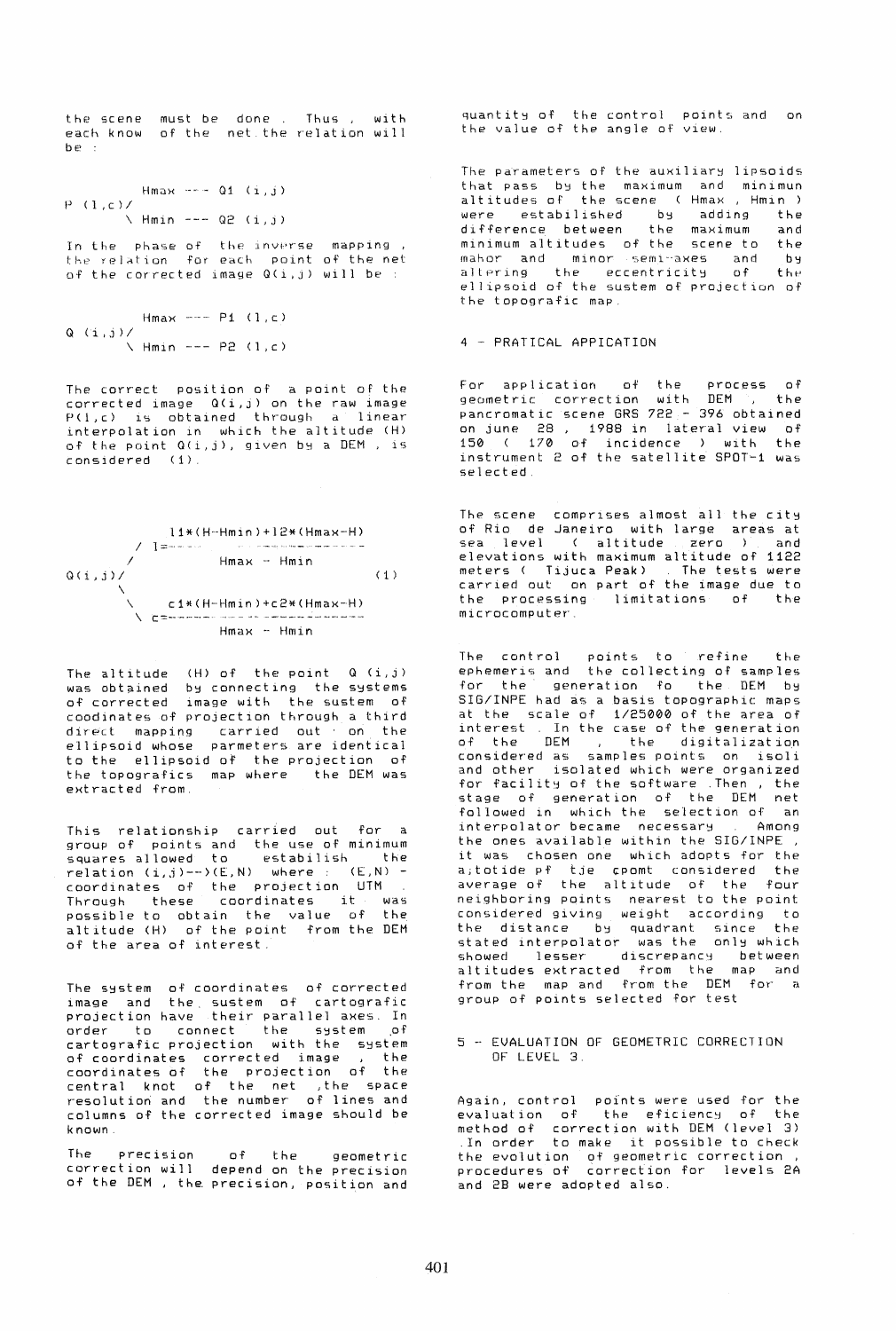It should be made clear that two groups of control points were used : one to refine the coordinates obtained in the direct mapping and the other for evaluation of the geometric correction.

The evaluation of the precision of the correction process was carried out with the coordinates obtained at the end of<br>the direct mapping. Therefore , the erros due to the inverse mapping and resampling were not included.

The procedure for the evaluation of the correction with DEM is the following

For each point P(1,c) selected for test ,the direct mapping on elipsoids which passed by maximum and minimum altitudes of the scene was accomplished By accomplishing twice the direct mapping to the point on.the raw image of coordinate (l,c) of the control point considered Two groups of coordinates of projection of the point were 06tained which were refined by polinomial process of minimum squares for the elimination of the imprecision of the ephemeris of the imprecision of the ephemeris<br>With the coordinate of real projection of the control point extracted from the topografhic map , its altitude (H) of the DEM is obtained.

The final coordinates of projection of the point  $(1,c)$  was obtained by adaptation of the formula (1)

Emax\*(H-Hmin)+Emin\*(Hmax-H) E=:------· .. ------· -.-------- --- ....... -.--- / Hmax-Hmin  $P(1, c) - Y$ Q \ Nmax\*(H-Hmin)+Nmin\*(Hmax-H)  $N=$   $\sim$ Hmax-Hmin

The error of position in (Ere, Nre) was obtained by direct comparasion between the coordinates of the control point<br>obtained in the process of direct obtained in the process of direct mapping and the respective point mapping and the respective point<br>coordinates extracted from the topographic map

| E<br>re | ÷        | E<br>٠<br>model |              | E<br>map |
|---------|----------|-----------------|--------------|----------|
| N       | $\equiv$ | N               | <b>START</b> | N        |

re model map

It was used 10 (ten ) control points for the evaluation ( table 1 ) and the results reached for the correction of levels 2A,2B and 3 are shown in table 2

|  | Table 1                              |  |
|--|--------------------------------------|--|
|  | Points used in evaluation of results |  |

|                                      |                                                                    |                                                                     |    | POINTS USED IN EVAIUATION OF PESUITS                                                                                  |                                                                                                          |                                                                       |  |
|--------------------------------------|--------------------------------------------------------------------|---------------------------------------------------------------------|----|-----------------------------------------------------------------------------------------------------------------------|----------------------------------------------------------------------------------------------------------|-----------------------------------------------------------------------|--|
| <b>IPOINTI</b>                       | L. INE                                                             | <b>ICOLUMN</b>                                                      |    | N                                                                                                                     | COORDINATES OF THE MAP<br>E                                                                              | н                                                                     |  |
| 2<br>з<br>4<br>5<br>А<br>7<br>8<br>9 | 605<br>847<br>2298<br>1419<br>1363<br>1359<br>1357<br>1344<br>1330 | 566<br>5717<br>5024<br>5776<br>5870<br>5878<br>5884<br>5919<br>5936 | -1 | 1 7468514.2 1<br>7466083.5<br>7458022.9<br>7460379.1<br>7460774.4<br>7460769.8<br>7460804.3<br>7460884.5<br>7460954.9 | 680414.1<br>680501.7<br>670790.3<br>679665.9<br>680796.5<br>680871.4<br>680915.4<br>681457.2<br>681546.5 | øø.<br>00<br>00<br>683.8<br>776.7<br>776.3<br>759 6<br>743.4<br>746.7 |  |
| 10                                   | 1935                                                               | 5537                                                                |    | 7455748.3 1                                                                                                           | 675815 1                                                                                                 | 845.2                                                                 |  |

Tab1e 2 Discrepancies between the coordinates of the corrected points and the those of the topographic map

| POINT I |  | 2A       |                           | 2B       | З         |                |                |          |  |
|---------|--|----------|---------------------------|----------|-----------|----------------|----------------|----------|--|
|         |  | E<br>(m) | N<br>(m)                  | E<br>(m) | N<br>(m)  | E<br>(m)       |                | N<br>(m) |  |
|         |  |          | 2378 891 2471 491         | 6.151    | $-9.44$   | $6.15 + -9.44$ |                |          |  |
| 2       |  |          | 2370.621 2418.501         | -23.391  | $-40.681$ | -23.39         |                | 1-40.68  |  |
| з       |  | 2393 971 | 2398.881                  | $-7.771$ | 3.741     | $-7,77$        | $\mathbf{1}$   | 374      |  |
| 4       |  | 2650.881 | 2393.001.212.321          |          | $-16.501$ | $-22.40$ 1     |                | 30.52    |  |
| 5       |  | 2686-081 | - 2375.971.243.471        |          | 36 041    | 74 25 1        |                | 17.55    |  |
| 6       |  |          | 2708.761 2405.241 265.761 |          | -6.931    | $-1.91$        |                | 46.65    |  |
| 7       |  | 2735.761 | 2379.411                  | 292.401  | $-32.781$ | 30.40          | $\mathbf{1}$   | 19.66    |  |
| 8       |  | 2611 031 | 2363.021                  | 165 621  | $-49.451$ | -91.17         | $\overline{1}$ | -1.93    |  |
| 9       |  | 2740.871 | - 399.331                 | 295.001  | $-13.921$ | 36.86          |                | 37.72    |  |
| 10      |  | 2755.471 | 2395.041                  | 301.331  | 23 441    | 14 26          |                | 81 04    |  |
|         |  |          |                           |          |           |                |                |          |  |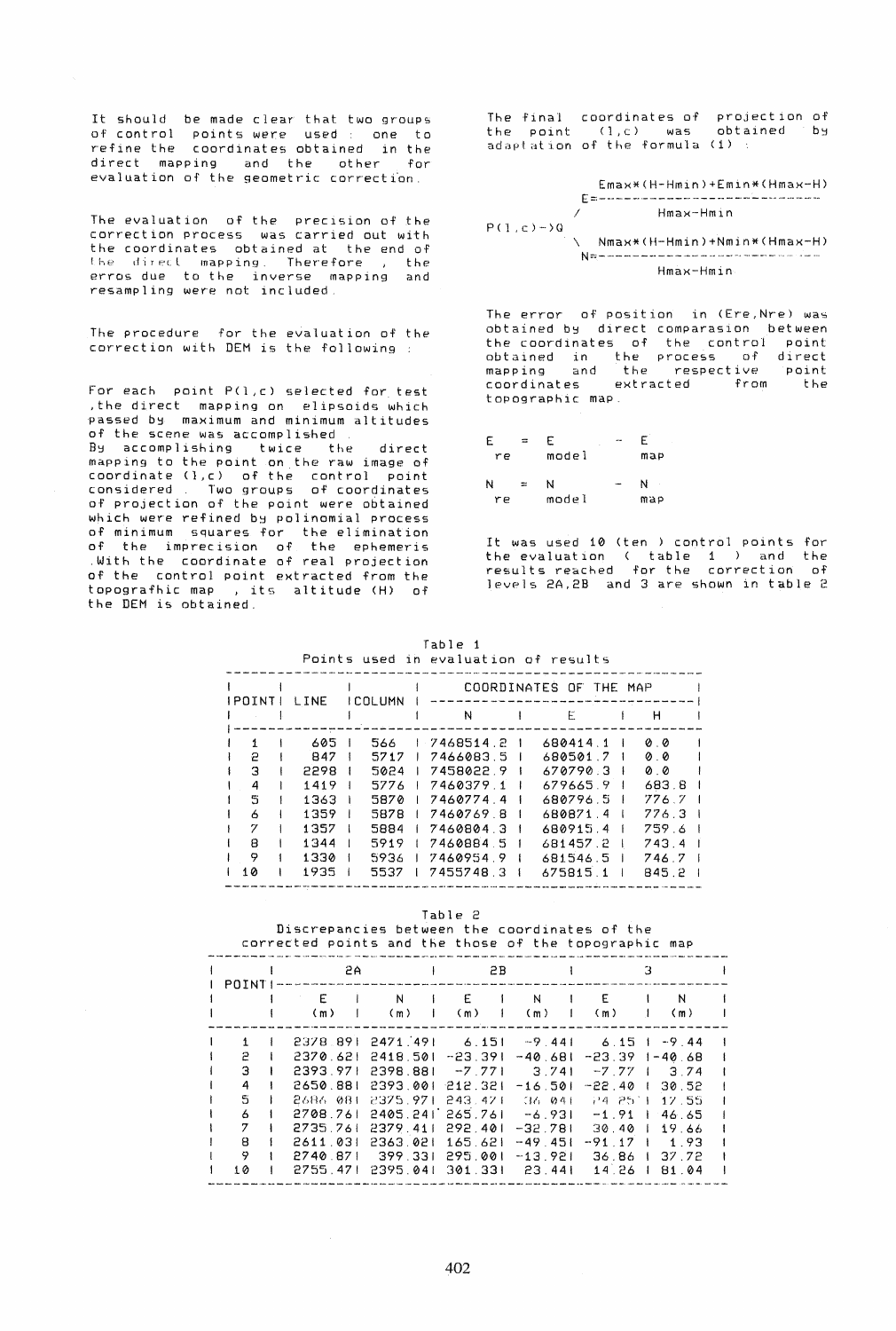The analysis of results in table  $2$ allows the following conclusions

a) level 2a showed a residue bigger than that for seen by SPOTIMAGE which is of 1500 m A probable cause of those discrepancies is the center time of scene, which is recorded on the CCT SPOT and which is a basic datum for geometric correction . When that time<br>alfered , it was proved that the residues dropped right below 1500 m

b) The points 1,2 and 3 with altitude rapidly converged to a precision below 50 meters on level 2B . The other points, situated on elevated parts of the image , show residue below 50 m For coordinates N . However , in corroboration to the fact that the displacement of relief act more 1n the direction of the sweepings , the coordinates and remained with residues above 50 m .

c) On level 3 ,the residues remained compatible with the SP01IMAGE prescriptions except for pOlnts 8 and 10 .The probable cause of those discrepancies may have been an incorrect extraction of coordinates of raw image (l,c) of those points.

6 - CONCLUSION

The present work has the purpose to correct a SPOT-IMAGE , in which the<br>effects due to relief were quite<br>significant

All the process of geometric correction was carried out in microcomputer.

The geometric correction with DEM is the highest level of correction that a digital image can receive.Obligatorily , direct mapping must be refined by contr01 points. A corrected image with DEM is eqUivalent to an ortophoto ( ortoimage) ,excluding the aspects of space resolution far more significant in the products of air camera.

The geometric correction programs were developed in .language C and the resampling made use of adaption of the software registration of images inherent to SITIM/INPE. They can be used in other pre-processings as, for instance

### a) obtainment of level 1B

b) resampling lines of image  $_{\rm pairs,intermediate\ phase}$ of level 4. according to epipolar sterescopic for obtainment

It can also be used in other sensors  $\arctan$  altering the direct mapping adapting it to angles of the new system.

From the -phases of geometric correction<br>, direct -mapping ,inverse -mapping -and resampling, the last one causes worry as<br>to the correction operationality in to the correction operationality microcomputer The complete resampling of a pancromatic image spot lasts approximately 19 hours. Whith the new microprocessors or with an " array<br>processor " , this time-can-be-greatly reduced.

Another aspect to be emplhasized is the DEM The generation of DEM for an area of  $12 \times 12$  km consumed  $115$  kytes for the samples and 45 kbytes for the net. A complete scene must QCCUP~ about 10 mb of a rigid disc space for the samples and 3 mb for the net. The generation of<br>a DEM , from topographic map level curves, occupies a great deal of time in terms of digitalization, and<br>processing The alternative for the digitalization of altitude samples on level curves is the dat collecting through automatized processes.

It was also clear to the author that the digitalization is not restricted to a mere act of extracting points over level curves and isolated points

The relief needs to be studied so that significant points can be added . It is also necessary that the operator have a quite clear notion of how the interpolator operates so that, in a more rational digitalization, a more precise DEM can be produced DUring the process of geometric correction the author produced lmages on level 2A and 2B since the modeling for

these levels is an intermediate part of the equating for 1evel 3.

The fact that the necessary data for ypometric correction appear in the heading of a CCT bring about researches<br>on geometric correction at other on geometric correction at other<br>teaching\_institutions

Finally, as a more expressive result of the present work is the confirmation that methodology tested to correct a displacement image due to relief is efficient for SPOT images.

#### BIBLIOGRAFICAL REFERENCES

BARBOSA, 0 C. Geometric correction of spot images with digital elevation model ( dissertation for degree in remote sensing ) space research institute. São josé dos campos , 1990 ( INPE - 5014 -TDL 1401 )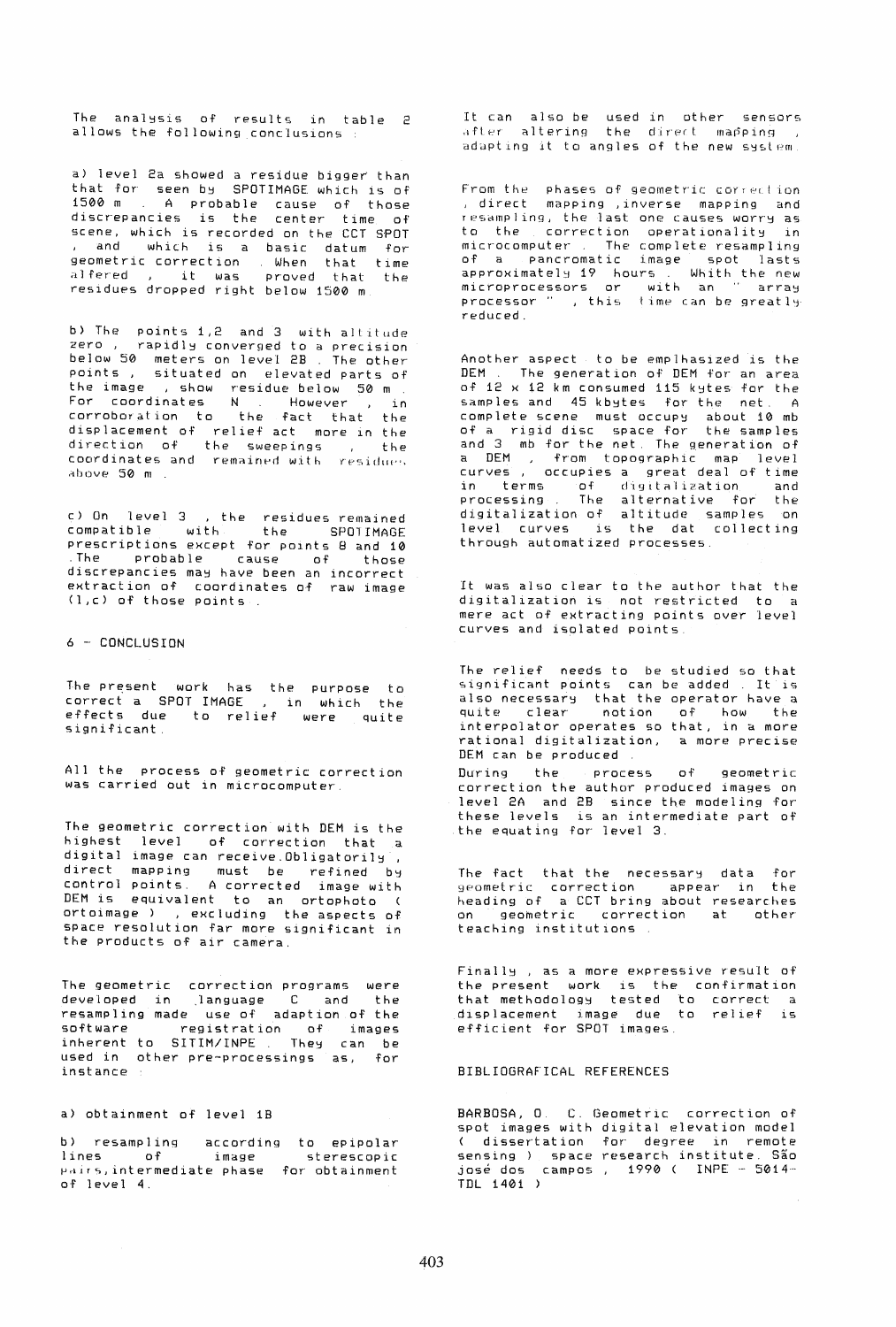La géométrie  $-d$  Tun BAUDOIN, A. enregistrement a balayage. In: CENTRE NATIONAL D"ETUDES SPATIALES, Org.<br>Cartographie spatiale de la Terre,<br>Toulouse França, 1979, p. 315-354.

BEGNI, G.; HENRY, P. The SPOT1 image<br>quality: two years of experience. In:<br>CONGRESS OF THE INTERNATIONAL SOCIETY<br>FOR PHOTOGRAMMETRY AND REMOTE SENSING, 16., Kyoto, Japan, 1-10 Jul. 1988.<br>Proceedings. Kyoto, ISPRS, 1988, v. 27,<br>parte B10, p. 103-113.

BERNSTEIN, R. Digital image processing of earth observation sensor data. IBM Journal of Research and Development,<br>20(1):40-57, Jan. 1976.

G Perspectives CÂMARA NETO , G Perspectives in<br>cartography-by satellite in Brazil :<br>1985 – 1990-São José-dos-campos , INPE, CAMARA NETO 1987 ( INPE - 3660-pre 1820)

CARON, R.M.; SIMON, K.W. Attitude timeseries estimator for rectification of<br>spaceborne imagery. Journal of<br>Spacecraft, 12(1):, Jan. 1975.

Destri, A. R. Digital Terrain Models. Dissertation for degree, Rio de janeiro , IME , 1987.

DOYLE, F.J. Digital terrain models: an<br>overview. Photogrammetric Engineering , 44(12): 1481-1485, Dec. 1978.

FELGUEIRAS, C.A. Development of a digital terrain modelling system for<br>microcomputers ( Dissertation for degree in applied . dat processing ) Institute of space reserches, sao jose dos campos ,1987

FRIEDMANN, D.E., FRIEDEL, J.P.;<br>MAGNUSSEN, K.L. KWOK, R.; RICHARDSON, S. Multiple scene precision rectification<br>of spaceborne imagery with very few<br>ground control points. Photogrammetric<br>Engineering and Remote. Sensing, 49(12):1657-1667, Dec. 1983.

GUICHARD, H. Utilization photogramétrique et cartographique de SPOT. In: SEMAINES<br>INTERNATIONALES DE PHOTOGRAMMÉTRIE. PHOTOGRAMMÉTRIE Stuttgart, RFA, 1983.

MACHARD  $E_{\rm{1}}$ SILVA  $A.L.F.j$ BARBOSA, O.C. Geometric correction by use of a digital elevation model of spot<br>images obained in lateral view (level 3 A Brazilian Symposium of remot sensing<br>5, out 1988, natal annals São José<br>dos campos INP / SELPER, 1988 v.1, p<br>225-231.

MACHADO E SILVA , A.L.F.; BARBOSA, O.C. Perfomance of interpolators for spot ephemeris brazilian cartography congress , 14 national rally , 2, general<br>assembly of brazilian remote sensing laboratory association ,1,Gramado 21-26<br>, may , 1989 . annals gramado , sbc ,  $1989.$ 

MITSUO II , F. A. A library of control<br>points for MSS Landsat ( dissertation<br>for degree on system engineering ) Space Research Institute, Sao Jose dos Campos 1985 ( INPE - 3591 - tdl / 195 )

MOIK, J.G. Digital processing of<br>remotely-sensed images. Washington,<br>D.C. NASA, 1980. 330 p. (NASA-SP-431).

PETTINATI, F digital modeling and surface graphic representation for degree, usp  $, 1983.$ 

PRADINES D. 4. Superposabilité des<br>images SPOT. In: SPOT 1 - PREMIERS<br>RéSULTATS EN VOL, Toulouse, France, 1986. Proceedings. Toulouse, SPOTIMAGE, 1986, p. 93-99.

RICHARDS, J.A. Remote sensing digital<br>image analysis: an introduction. London, Spring-Verlag, 1986. 281 p.

SERRA, P.R.M. TM/Landsat image<br>generation in tapes compatible with<br>geometrically corrected computer in brasilian cartography congress, 13,<br>national rally, 2, brasilia, df, df<br>20-24 july 1987 annals brasilia, sbc,<br>1987, annals brasilia, sbc, 1987

SPOTIMAGE Spot to ground station<br>interface document Toulouse, France,  $1987$ 

WOLF, P.R. Elements of Photogrammetry:<br>with air photointerpretation and remote<br>sensing. 2 ed.. New York, McGraw-Hill, 1983. 628 р.

# **BIBLIOGRAPHY**

ANDRADE L.A. Report  $\cap$   $\cap$ new cartographic techniques in training held in france . rio de janeiro, dsg , 1987 unissued.

BOISSIN, B; GARDELLE, J.P. SPOT<br>localization accuracy and geometric image quality. In: SPIE Earth Remote Sensing Using The Landasat Thematic<br>Mapper and SPOT Sensor System: Proceedings of the SPIE. Innsbruck,